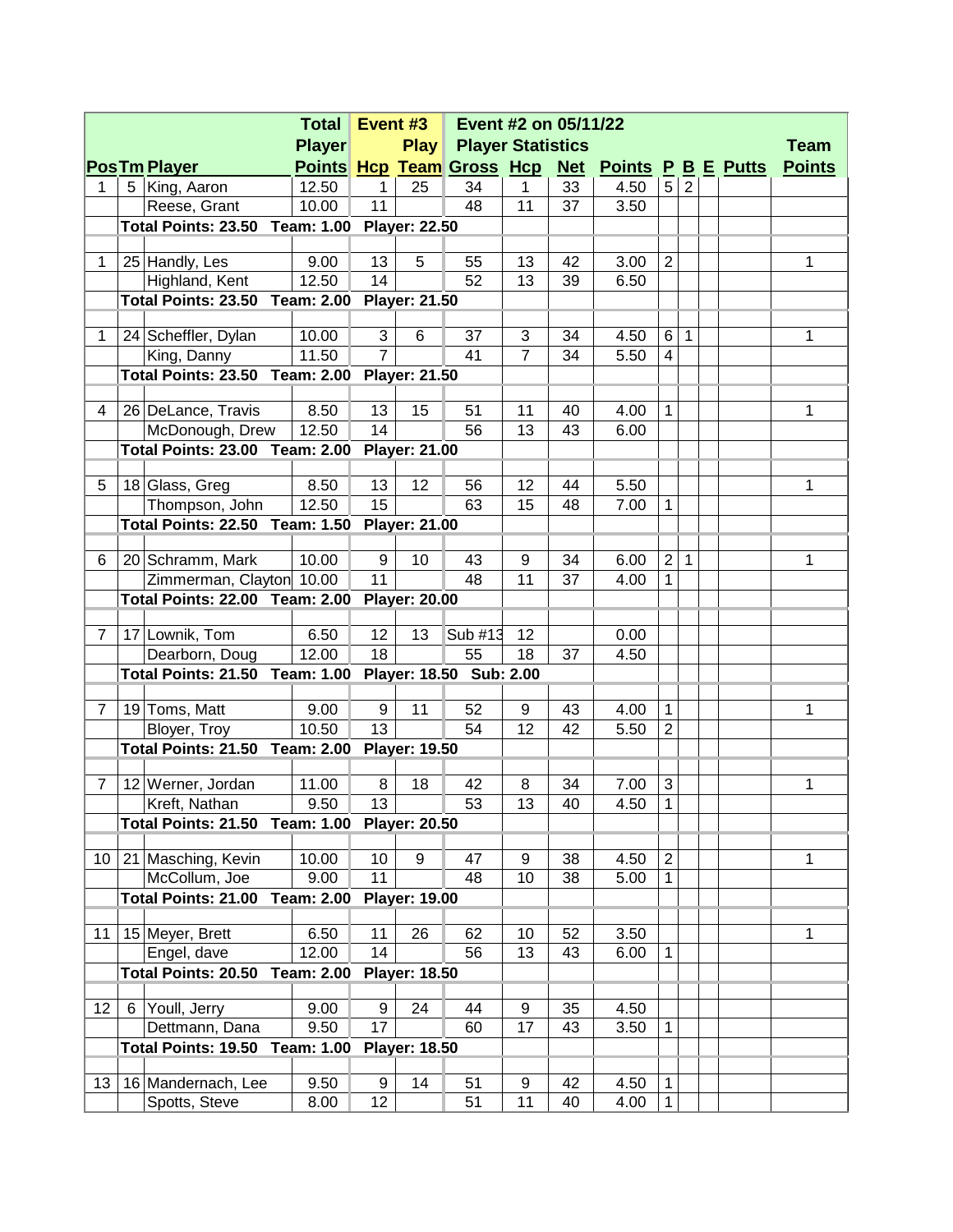|                                          |  | Total Points: 18.50 Team: 1.00 Player: 17.50 |              |    |                      |          |                |          |              |                |  |   |
|------------------------------------------|--|----------------------------------------------|--------------|----|----------------------|----------|----------------|----------|--------------|----------------|--|---|
|                                          |  |                                              |              |    |                      |          |                |          |              |                |  |   |
| 13                                       |  | 10 Heun, Cody                                | 11.00        | 12 | 20                   | 54       | 12             | 42       | 5.00         |                |  |   |
|                                          |  | Shull, J                                     | 7.00         | 13 |                      | 58       | 12             | 46       | 3.50         |                |  |   |
|                                          |  | Total Points: 18.50 Team: 0.50               |              |    | <b>Player: 18.00</b> |          |                |          |              |                |  |   |
|                                          |  |                                              |              |    |                      |          |                |          |              |                |  |   |
| 15                                       |  | 13 Shull, E.                                 | 10.50        | 12 | 17                   | 51       | 11             | 40       | 4.50         |                |  | 1 |
|                                          |  | Sheffler, Matt                               | 5.00         | 11 |                      | 50       | 11             | 39       | 5.00         | 1              |  |   |
|                                          |  | <b>Total Points: 16.50 Team: 1.00</b>        |              |    | <b>Player: 15.50</b> |          |                |          |              |                |  |   |
|                                          |  |                                              |              | 8  |                      |          |                |          |              | $\overline{2}$ |  |   |
| 15                                       |  | 8 Wieck, Justin<br>Coats, Justin             | 9.50<br>7.00 | 16 | 22                   | 48<br>55 | 8<br>16        | 40<br>39 | 4.50<br>4.00 |                |  |   |
|                                          |  |                                              |              |    |                      |          |                |          |              |                |  |   |
| <b>Total Points: 16.50 Player: 16.50</b> |  |                                              |              |    |                      |          |                |          |              |                |  |   |
| 17                                       |  | 9 Barlow, Justin                             | 7.00         | 12 | 21                   | 54       | 12             | 42       | 3.00         | 1              |  |   |
|                                          |  | Peterson, Chad                               | 9.00         | 13 |                      | 53       | 13             | 40       | 5.00         |                |  |   |
|                                          |  | <b>Total Points: 16.00 Player: 16.00</b>     |              |    |                      |          |                |          |              |                |  |   |
|                                          |  |                                              |              |    |                      |          |                |          |              |                |  |   |
| 17                                       |  | 2 Irwin, Steve                               | 9.00         | 15 | 3                    | 55       | 14             | 41       | 5.00         |                |  |   |
|                                          |  | Lawerence, Jamie                             | 7.00         | 18 |                      | 69       | 18             | 51       | 3.00         |                |  |   |
|                                          |  | <b>Total Points: 16.00 Player: 16.00</b>     |              |    |                      |          |                |          |              |                |  |   |
|                                          |  |                                              |              |    |                      |          |                |          |              |                |  |   |
| 19                                       |  | 14 Lampman, Kevin                            | 10.00        | 15 | 16                   | 59       | 14             | 45       | 5.50         |                |  |   |
|                                          |  | Jessen, Ryan                                 | 5.50         | 18 |                      | 74       | 18             | 56       | 3.00         |                |  |   |
|                                          |  | Total Points: 15.50 Player: 15.50            |              |    |                      |          |                |          |              |                |  |   |
|                                          |  |                                              |              |    |                      |          |                |          |              |                |  |   |
| 20                                       |  | 4 Smith, Pat                                 | 9.50<br>5.50 | 8  | 1                    | 47       | 7              | 40       | 6.00         | 1              |  |   |
|                                          |  | Toms, Paul                                   |              | 11 |                      | 59       | 10             | 49       | 2.50         |                |  |   |
|                                          |  | <b>Total Points: 15.00 Player: 15.00</b>     |              |    |                      |          |                |          |              |                |  |   |
| 21                                       |  | 23 Tellinghuisen, Larry                      | 5.50         | 10 | $\overline{7}$       | 44       | 10             | 34       | 4.50         | 3              |  | 1 |
|                                          |  | Strief, Bob                                  | 8.00         | 11 |                      | 50       | 11             | 39       | 5.50         | 1              |  |   |
|                                          |  | <b>Total Points: 14.50 Team: 1.00</b>        |              |    | <b>Player: 13.50</b> |          |                |          |              |                |  |   |
|                                          |  |                                              |              |    |                      |          |                |          |              |                |  |   |
| 22                                       |  | Burns, Josh                                  | 5.00         | 6  | 4                    | 42       | $\overline{7}$ | 35       | 0.00         | 3              |  |   |
|                                          |  | Peters, Nathan                               | 5.00         | 17 |                      | 59       | 16             | 43       | 0.00         |                |  |   |
|                                          |  | Total Points: 11.00 Team: 1.00 Player: 10.00 |              |    |                      |          |                |          |              |                |  |   |
|                                          |  |                                              |              |    |                      |          |                |          |              |                |  |   |
| 23                                       |  | 11 Graybill, Brent                           | 6.00         | 18 | 19                   | 66       | 18             | 48       | 3.50         | 1              |  |   |
|                                          |  | Nepple, Mike                                 | 3.50         | 18 |                      | 87       | 18             | 69       | 2.00         |                |  |   |
|                                          |  | Total Points: 9.50 Player: 9.50              |              |    |                      |          |                |          |              |                |  |   |
|                                          |  |                                              | 5.00         | 8  | 23                   |          | 8              |          | 0.00         |                |  |   |
| 24                                       |  | 7 Niehaus, Carter                            |              |    |                      |          |                |          |              |                |  |   |
|                                          |  | Wellington, Ben                              | 3.50         | 11 |                      |          | 11             |          | 0.00         |                |  |   |
|                                          |  | Total Points: 8.50 Player: 8.50              |              |    |                      |          |                |          |              |                |  |   |
| 25                                       |  | 22 Ortner, Justin                            | 4.50         | 15 | 8                    |          | 15             |          | 0.00         |                |  |   |
|                                          |  | Meister, Jared                               | 3.00         | 18 |                      |          | 18             |          | 0.00         |                |  |   |
|                                          |  | Total Points: 7.50 Player: 7.50              |              |    |                      |          |                |          |              |                |  |   |
|                                          |  |                                              |              |    |                      |          |                |          |              |                |  |   |
| 26                                       |  | 3 Ernst, Todd                                | 0.00         | 8  | $\overline{2}$       |          | 8              |          | 0.00         |                |  |   |
|                                          |  | Mikkelson, Gary                              | 3.00         | 16 |                      |          | 16             |          | 0.00         |                |  |   |
|                                          |  | Total Points: 3.00 Player: 3.00              |              |    |                      |          |                |          |              |                |  |   |
|                                          |  |                                              |              |    |                      |          |                |          |              |                |  |   |